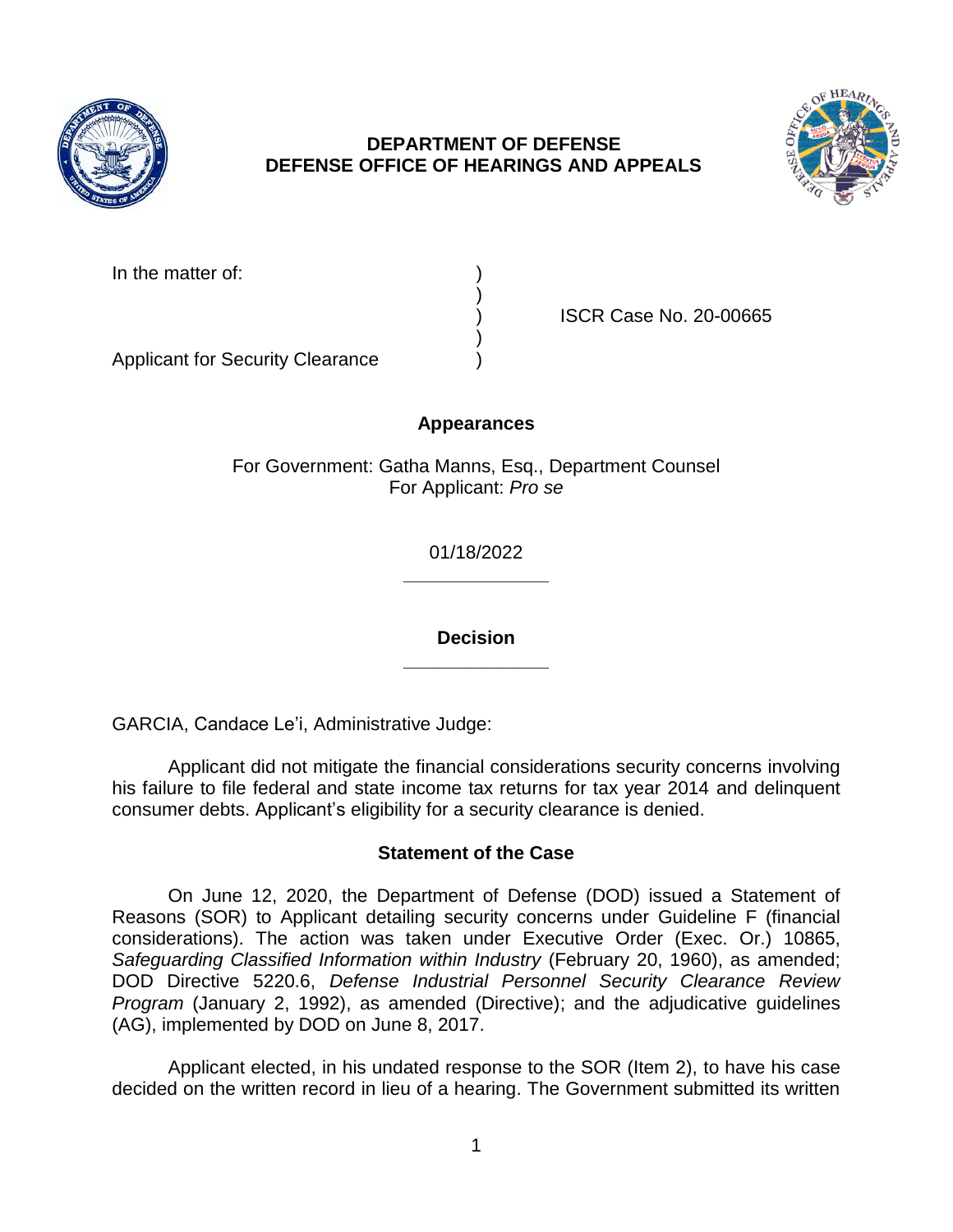case on November 24, 2020. A complete copy of the file of relevant material (FORM) was provided to Applicant, who was afforded an opportunity to file objections and submit material to refute, extenuate, or mitigate the security concerns. Applicant received the Government's FORM on January 4, 2021. He did not respond to the Government's FORM. The case was assigned to me on March 12, 2021. The Government's documents identified as Items 1 through 6 are admitted in evidence without objection.

#### **Findings of Fact**

 Applicant denied all of the SOR allegations in his Answer. He is 47 years old, unmarried, and has two minor children. As of his April 2019 security clearance application (SCA), he owned a home since 2010. (Items 2, 3, 6)

 Applicant graduated from high school in 1993. He earned an associate degree in 2002 and a bachelor's degree in 2005. He served in the U.S. military from 1996 to 1999 and 2005 to 2009, and was honorably discharged on both occasions. He was unemployed from July 2009 to February 2010. He then worked for a previous DOD contractor from March 2010 to September 2015, when he was laid off after a contract concluded. He was unemployed until March 2016. He began working as a systems engineer for his employer, another DOD contractor, as of the date of his 2019 SCA. He was first granted a security clearance in 2005. (Items 3, 6)

The SOR alleged that Applicant failed to file his federal and state income tax returns for tax year 2014, as required (SOR ¶¶ 1.a - 1.b). It also alleged that he has ten delinquent consumer debts totaling \$73,386 (SOR ¶¶ 1.c - 1.l). In his Answer, Applicant denied all of the SOR debts. He claimed, without providing any corroborating documents, that the debt in SOR ¶ 1.j is an error and has never existed; the debt in SOR ¶ 1.k is a duplicate of SOR ¶ 1.h; and the debt in SOR ¶ 1.l was a billing error incorrectly sent to a collection agency and has been resolved. He disclosed and discussed his failure to file his 2014 federal and state income tax returns and his delinquent indebtedness to multiple creditors in the amount of approximately \$60,000 on his 2019 SCA and during his 2019 background interview. The debts in SOR ¶¶ 1.c to 1.j are listed on his 2019 and 2020 credit bureau reports, and the debt in SOR ¶ 1.l is listed on his 2019 credit bureau report. Both credit reports establish that the debt in SOR ¶ 1.k is a duplicate of the debt in SOR ¶ 1.h. (Items 1-6)

 Applicant attributed his failure to file his 2014 federal and state income tax returns and his delinquent debts to a six-month period of unemployment beginning in September 2015, the unplanned birth of his child in 2016, "another child on the way" as of his background interview, and associated child-care expenses. Although he received state unemployment benefits during this period of unemployment, it was "just enough to pay for basic necessities." (Items 2, 3, 6)

Applicant stated during his background interview that the debts in SOR ¶¶ 1.c, 1.e, 1.f, 1.g, 1.h, 1.i, and 1.l are credit cards, and the debts in SOR ¶¶ 1.d and 1.j are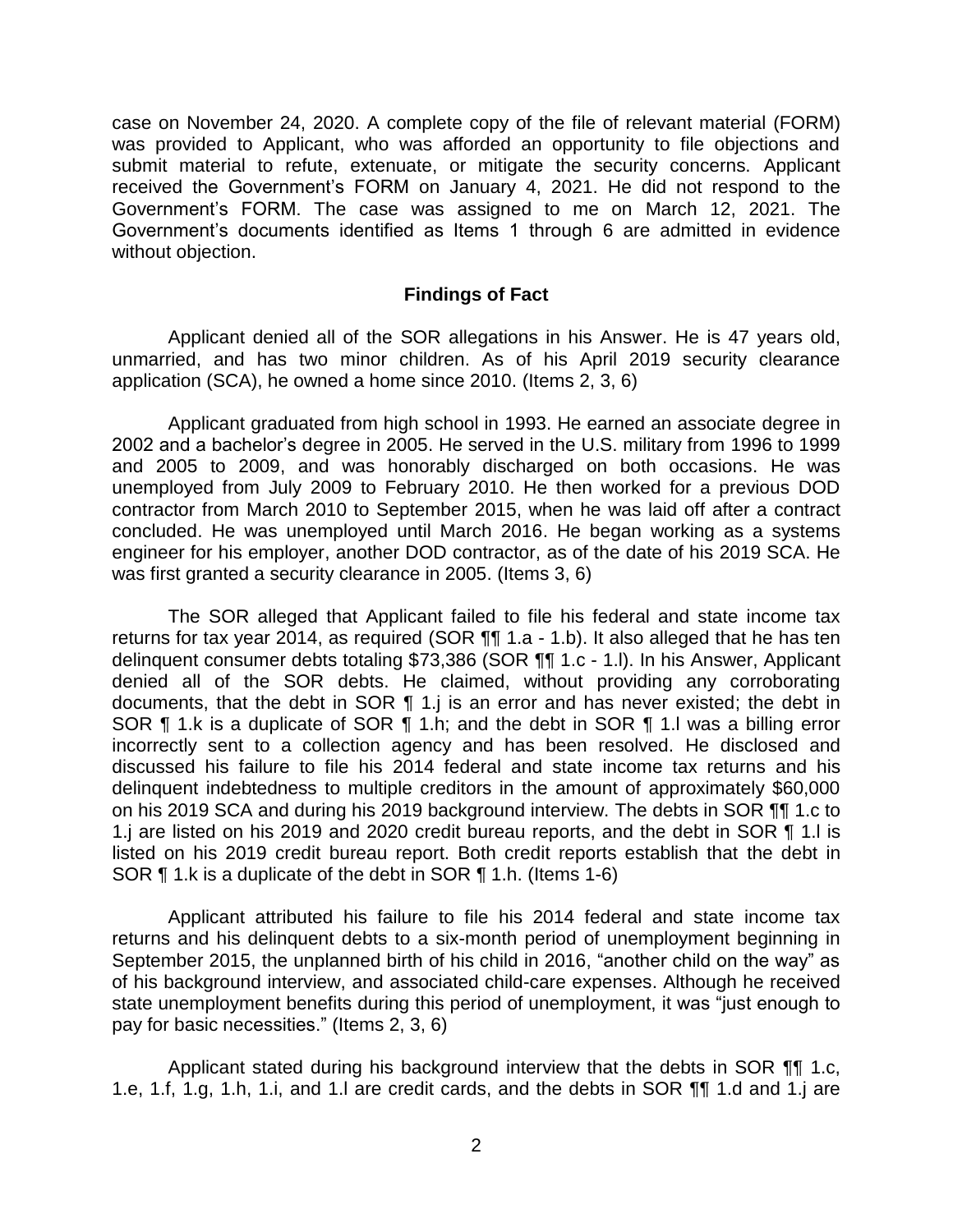made some payments towards the debts in SOR ¶¶ 1.d and 1.e. He failed to provide corroborating documentation. He further stated during his background interview that his current financial status "sucks," and he was unable to repay his debts because he had another child on the way and would then have two children requiring daycare. He considered filing bankruptcy. He had not received any financial counseling or engaged loans. He stated that he paid SOR 1 1.l, was paying SOR 1 1.j at \$56 monthly, and any debt consolidation services. (Item 6)

#### **Policies**

 administrative judge must consider the adjudicative guidelines. In addition to brief introductory explanations for each guideline, the adjudicative guidelines list potentially disqualifying conditions and mitigating conditions, which are used in evaluating an When evaluating an applicant's suitability for a security clearance, the applicant's eligibility for access to classified information.

 These guidelines are not inflexible rules of law. Instead, recognizing the complexities of human behavior, these guidelines are applied in conjunction with the factors listed in the adjudicative process. The administrative judge's overarching adjudicative goal is a fair, impartial, and commonsense decision. According to AG ¶ 2(a), the entire process is a conscientious scrutiny of a number of variables known as the "whole-person concept." The administrative judge must consider all available, reliable information about the person, past and present, favorable and unfavorable, in making a decision.

The protection of the national security is the paramount consideration. AG  $\P$  2(b) classified information will be resolved in favor of the national security." In reaching this decision, I have drawn only those conclusions that are reasonable, logical, and based requires that "[a]ny doubt concerning personnel being considered for access to on the evidence contained in the record.

 Under Directive ¶ E3.1.14, the Government must present evidence to establish responsible for presenting witnesses and other evidence to rebut, explain, extenuate, or mitigate facts admitted by applicant or proven by Department Counsel, and has the controverted facts alleged in the SOR. Under Directive ¶ E3.1.15, an "applicant is ultimate burden of persuasion to obtain a favorable security decision."

 A person who seeks access to classified information enters into a fiduciary relationship with the Government predicated upon trust and confidence. This relationship transcends normal duty hours and endures throughout off-duty hours. The Government reposes a high degree of trust and confidence in individuals to whom it grants access to classified information. Decisions include, by necessity, consideration of the possible risk that an applicant may deliberately or inadvertently fail to safeguard classified information. Such decisions entail a certain degree of legally permissible extrapolation as to potential, rather than actual, risk of compromise of classified information.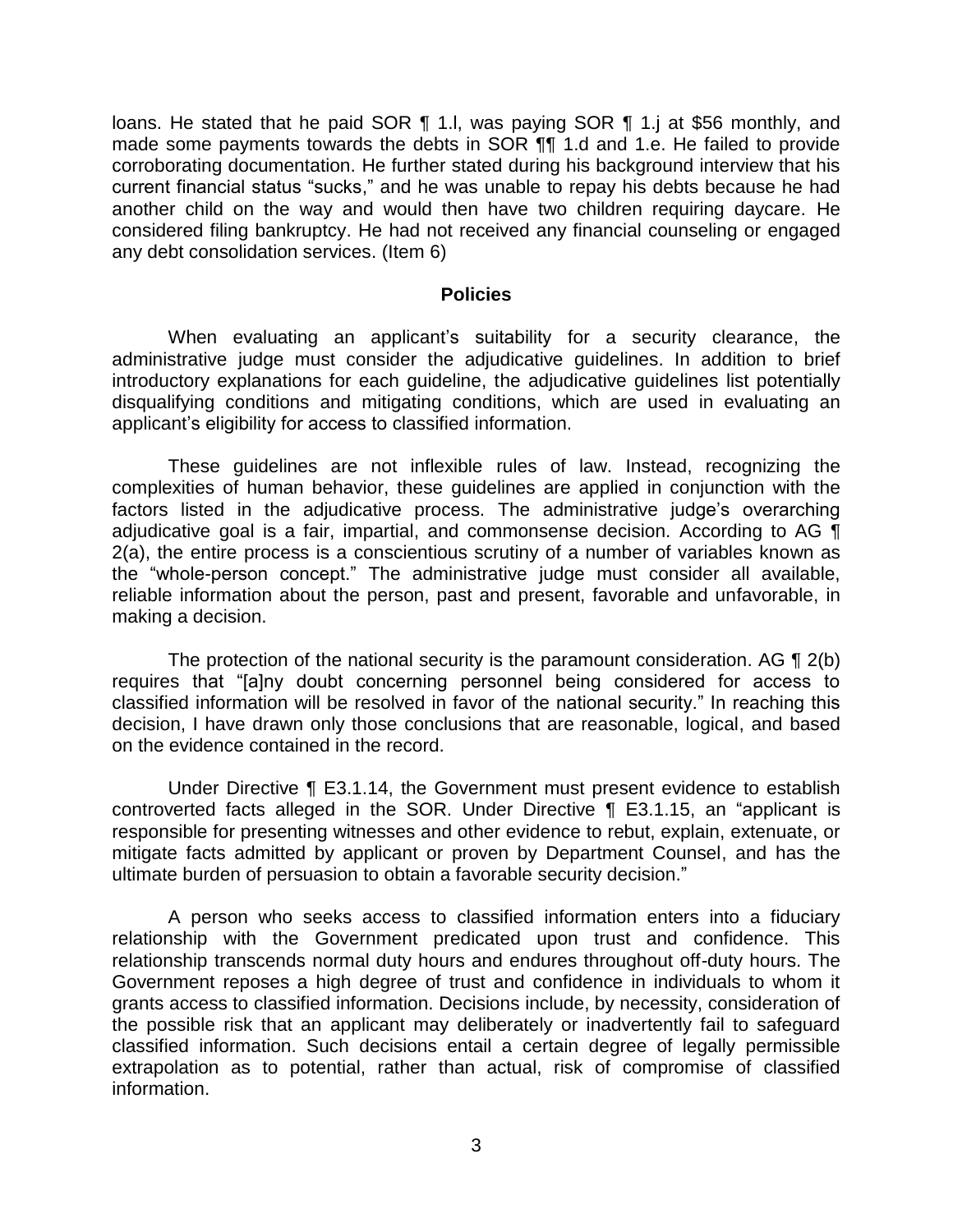Section 7 of Exec. Or. 10865 provides that decisions shall be "in terms of the national interest and shall in no sense be a determination as to the loyalty of the applicant concerned." *See also* Exec. Or. 12968, Section 3.1(b) (listing multiple prerequisites for access to classified or sensitive information).

### **Analysis**

### **Guideline F, Financial Considerations**

AG ¶ 18 expresses the security concern pertaining to financial considerations:

 Failure to live within one's means, satisfy debts, and meet financial obligations may indicate poor self-control, lack of judgment, or unwillingness to abide by rules and regulations, all of which can raise questions about an individual's reliability, trustworthiness, and ability to protect classified or sensitive information. Financial distress can also be caused or exacerbated by, and thus can be a possible indicator of, other issues of personnel security concern such as excessive gambling, mental engage in illegal or otherwise questionable acts to generate funds. Affluence that cannot be explained by known sources of income is also a health conditions, substance misuse, or alcohol abuse or dependence. An individual who is financially overextended is at greater risk of having to security concern insofar as it may result from criminal activity, including espionage.

AG ¶ 19 describes conditions that could raise a security concern and may be disqualifying. AG ¶ 19(a), an "inability to satisfy debts," AG ¶ 19(c), "a history of not meeting financial obligations," and AG ¶ 19(f) "failure to file or fraudulently filing annual Federal, state, or local income tax returns or failure to pay annual Federal, state, or local income tax as required" apply. Applicant failed to file his 2014 federal and state income tax return, and he was unable to pay his consumer debts.

I have considered all of the mitigating conditions under AG ¶ 20 and find the following relevant:

 (a) the behavior happened so long ago, was so infrequent, or occurred under such circumstances that it is unlikely to recur and does not cast doubt on the individual's current reliability, trustworthiness, or good judgment;

 (b) the conditions that resulted in the financial problem were largely beyond the person's control (e.g., loss of employment, a business clear victimization by predatory lending practices, or identity theft), and the downturn, unexpected medical emergency, a death, divorce or separation, individual acted responsibly under the circumstances;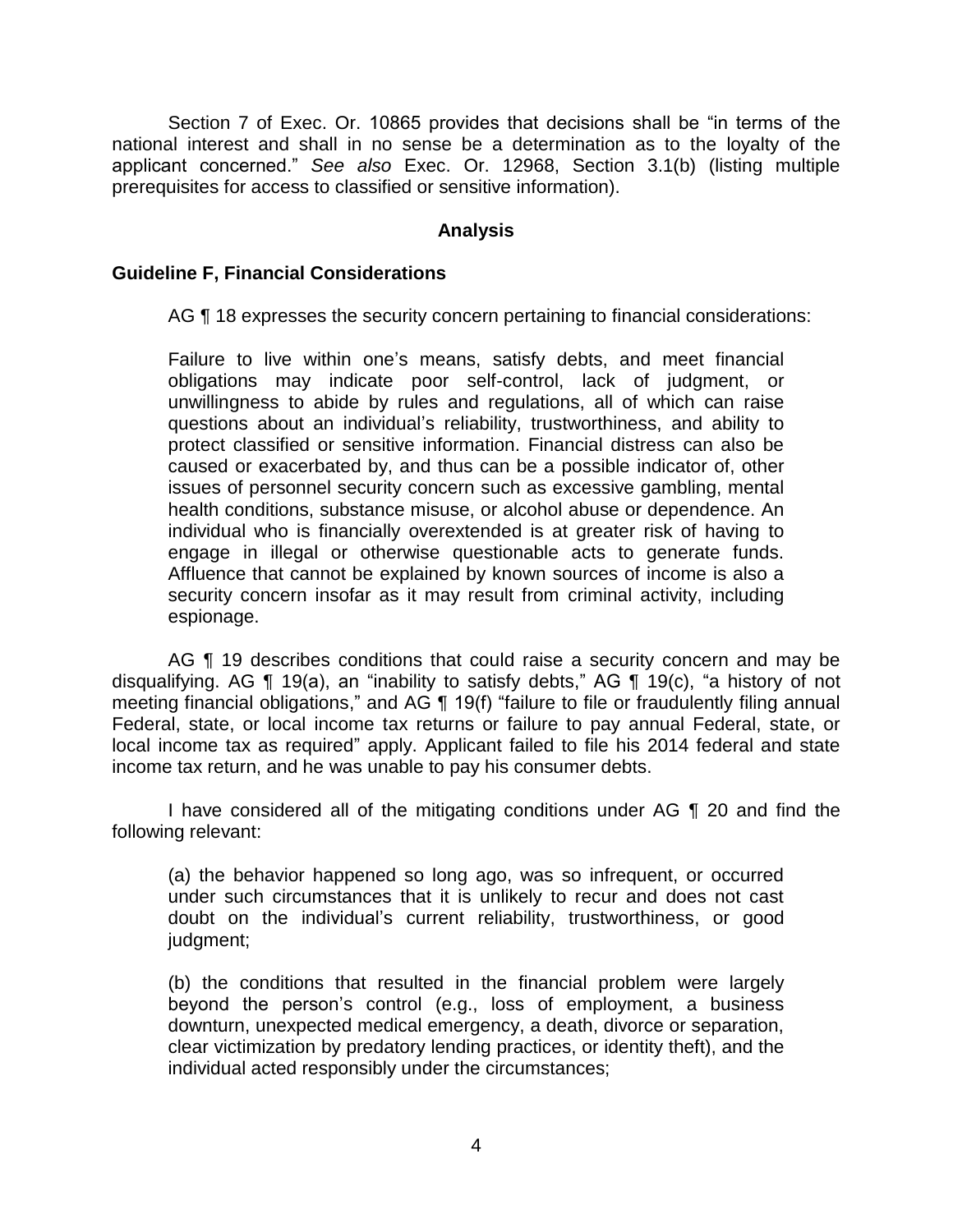(c) the individual has received or is receiving financial counseling for the problem from a legitimate and credible source, such as a non-profit credit counseling service, and there are clear indications that the problem is being resolved or is under control;

 (d) the individual initiated and is adhering to a good-faith effort to repay overdue creditors or otherwise resolve debts;

 (e) the individual has a reasonable basis to dispute the legitimacy of the past-due substantiate the basis of the dispute or provides evidence of actions to resolve debt which is the cause of the problem and provides documented proof to the issue; and

 (g) the individual has made arrangements with the appropriate tax authority to file or pay the amount owed and is in compliance with those arrangements.

 The credit reports corroborate Applicant's claim that the debt in SOR ¶ 1.k is a duplicate of the debt in SOR ¶ 1.h. AG ¶ 20(e) is established as to SOR ¶ 1.k, and I find SOR ¶ 1.k in Applicant's favor.

 Conditions beyond Applicant's control contributed to Applicant's financial problems. For the full application of AG ¶ 20(b), Applicant must provide evidence that he acted responsibly under his circumstances. Applicant has not demonstrated that he has taken any steps toward filing his 2014 federal and state income tax return. He did not provide sufficient proof of any efforts he made to resolve his remaining delinquent consumer debts. He has not received any financial counseling. I find that AG  $\P\P$  20(a), 20(b), 20(c), and 20(d) are not established.

#### **Whole-Person Concept**

 Under the whole-person concept, the administrative judge must evaluate an applicant's eligibility for a security clearance by considering the totality of the applicant's conduct and all the circumstances. The administrative judge should consider the nine adjudicative process factors listed at AG ¶ 2(d):

(1) the nature, extent, and seriousness of the conduct; (2) the circumstances surrounding the conduct, to include knowledgeable participation; (3) the frequency and recency of the conduct; (4) the individual's age and maturity at the time of the conduct; (5) the extent to which participation is voluntary; (6) the presence or absence of rehabilitation and other permanent behavioral changes; (7) the motivation for the conduct; (8) the potential for pressure, coercion, exploitation, or duress; and (9) the likelihood of continuation or recurrence.